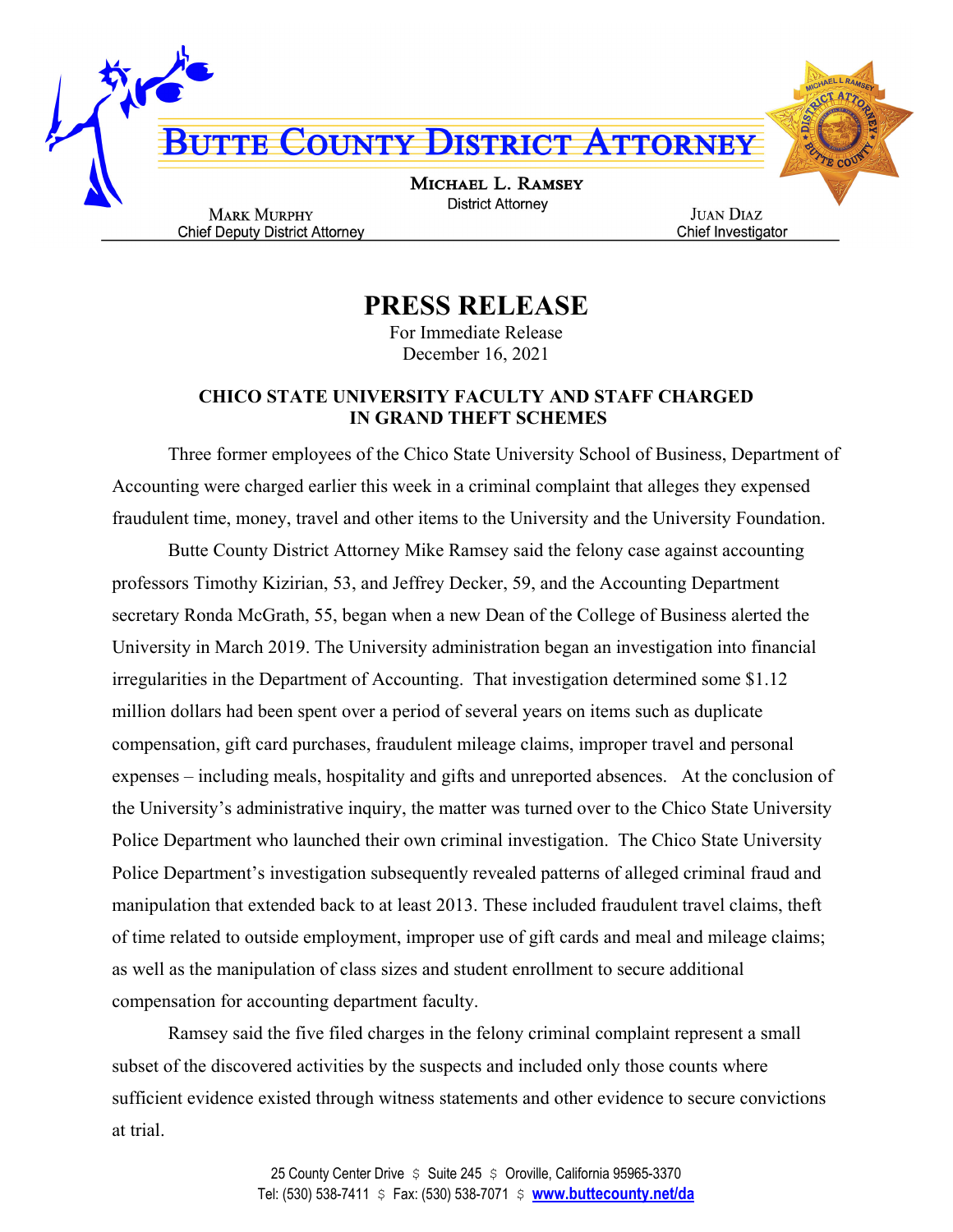Count 1 of the felony complaint alleges Kizirian stole approximately \$8,022 in time from the University by fraudulently reporting he took no vacation or leave time from Chico State University when in fact, between April and June of 2017, he was absent on numerous occasions while teaching an accounting course at the University of California at Davis.

Count 2 of the felony complaint alleges Kizirian defrauded Chico State University and its Foundation of approximately \$24,517 in expenses for travel, "student placement" activities and other expenses between December 1, 2013 and November 30, 2018, which either did not exist, or were expenses for participants who were either not present, or not connected with university business. This included include a "Spring Social" at a Sacramento accounting firm on April 12, 2017 that never took place.

Count 3 of the felony complaint alleges that Kizirian and McGrath engaged in a pattern of fraudulent activity concerning Accounting Department expense reports between May 2014 and December 2018, wherein some \$9,219 in expenses submitted to the University and its foundation were determined by investigators to be either false or personal in nature. Some expenses included gift cards reportedly given to students who reportedly never received them, and reimbursements for student meetings that the students themselves did not attend.

Count 4 of the felony complaint alleges Kizirian and Decker defrauded Chico State University and its Foundation of approximately \$1,015 in expenses for an overnight "student placement" trip to Davis, CA on May 6 to May 7, 2017 where, in part, expenses were claimed for individuals that investigators determined were not present.

Count 5 of the felony complaint alleges Kizirian and Decker billed the University and its Foundation approximately \$2,094 for a trip to Tucson, AZ to attend a "celebration of life" event for a deceased former colleague on September 30, 2016. Email discussions between Kizirian and Decker demonstrated their belief the trip would be a "blast from the past" and contained discussions about their efforts to conceal the true nature of the trip.

Ramsey said the balance of the activities discovered in the civil and criminal investigations represented situations resulting from lax oversight by the University, including insufficient management and accounting controls and inadequate policy safeguards, but were not by themselves criminal, or were cases where evidence was insufficient to obtain a conviction.

Ramsey said he was informed the University suspended Kizirian, Decker and McGrath shortly after the administrative investigation was concluded in December of 2020. McGrath voluntarily resigned then retired in January 2021. Decker resigned in August 2021. Kizirian was dismissed in June 2021, but is contesting that dismissal through an arbitration board. The board held a hearing on the dismissal and is expected to issue a ruling next month to determine whether to uphold the dismissal or not.